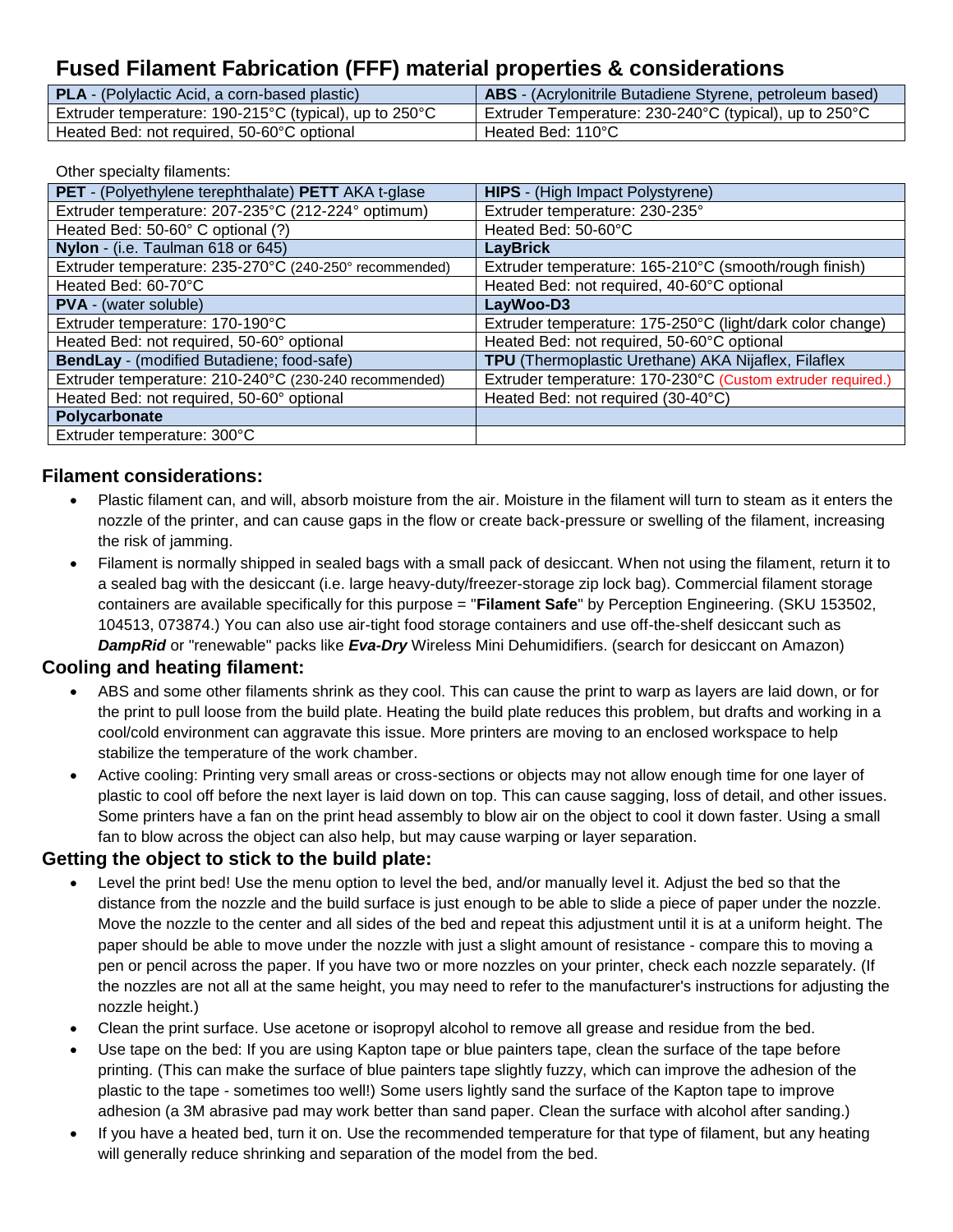- Enable printing of a "raft" or "brim" during the slicing step (may not be available in all 3D printer software). A raft extends under the build area and can help with adhesion by creating a level platform under the object. A brim is a thin boarder added to the outside edge of your printed object to increase the surface area in contact with the bed. Both a raft and brim may require additional filing or sanding of your finished object.
- Use "glue" on the bed. Several methods have been suggested both by users and printer manufacturers:
	- o **Glue Stick:** One manufacturer includes a water-soluble glue stick to help ABS stick to the glass plate of the print bed. Use a slightly moist paper towel to form a very thin layer on the surface where the print will be laid down. Use too much glue, and you may have problems removing the object from the surface when done.
	- o **ABS Juice:** Make your own solution by adding some scrap ABS filament to a small container of acetone (make sure to pick a container that acetone doesn't dissolve!) Use a lint-free cloth or paper towel to apply a thin solution to the surface of the build plate. The acetone will quickly evaporate leaving a thin film of ABS plastic o the surface. If you get too much plastic in the solution, it will form a frosty surface and your part will be very difficult to remove. Thin the solution with more acetone so that it leaves only a slightly streaky film on the surface.
	- o **"Aqua-Net Super Hold**": This apparently comes in a purple can. Clean the surface of your build plate and then lightly spray the surface of the build plate with the hair spray. This will form a surface layer that should make your print adhere to the print bed better.
- **Filament temperature:** Increasing the print temperature can improve adhesion of the first layer (some slicing programs allow you to set one temperature for the first layer and another for the rest of the job.)
- **Specialty coatings:** Several new products are just starting to show up on the market now or are at a pre-order stage.
	- o **BuildTak** (Ideal Jacobs Corp. [www.buildtak.com\)](http://www.buildtak.com/) is a stick-on plastic film, much thicker than Kapton or blue painters tape. The coating is micro-textured to improve the adhesion of the filament to the layer, but will still release when cool. Make sure to level the bed before using this to avoid damage from the nozzles as you start your first print. Clean the surface to remove any oils from handling and installing the covering. Hightemperature filaments such as nylon or polycarbonate may still need a thin coating of water-base glue stick to maintain adhesion. Estimated use can be up to 60 prints from one application.
	- o **GeckoTek** [\(www.geckotek3d.com\)](http://www.geckotek3d.com/) Like BuildTak, this is a special coating for the build plate that improves adhesion of the filament to the surface, but still allows easy release of the print when done. GeckoTek adds a twist by applying their material to a thin sheet of spring steel. This allows you to gently flex the plate to pop your 3D print off once the surface has cooled. They also are producing a selection of magnetic bed replacements made from aluminum with embedded magnets that holds the steel back to the plate, but lifts off when the job is complete. Magnetic beds may be heated or not, depending on the printer it is designed for. (FYI: the PowerSpec 3D-X uses the same bed as the Flashforge Creator or Creator X.)

### **Getting the object to un-stick from the build plate:**

**Removing the parts from the print bed:** Techniques will vary depending on the type of print bed you have (glass, aluminum, ceramic, granite, etc.) and if you have used tape or special coated-beds.

- $\circ$  Heated bed Once the build is complete, software usually turns off the heated bed and nozzle. Allow the bed to cool and try removing the part once it has reached room temperature. If it still is stuck to the bed, use the pre-heat option to warm the bed; try removing the part when the bed is hot. Repeat the cooling-heating steps to break the seal between the bed and the plastic part.
- o With glass, ceramic, granite and other hard, rigid materials, you can almost always use metal tools like a razor blade, putty knife, or paint scraper directly on the surface without too much fear of scratching it. Plastic scrapers are an option that can be used on most any type of bed.
- $\circ$  Aluminum, Lucite, or other soft beds can easily be scratched by steel. Using a protective layer such as Kapton or painters tape can reduce the risk if you need to pry or wedge a spatula tool under the part. Thin spring-steel spatulas such as the *Cricut Tools Craft Spatula* work well on most surfaces as long as you are careful and have a layer of tape to protect the bed.
- o Pliers may work on small parts where you are not too concerned about abrading the surface finish (pegs and connecting tabs for example.) Try twisting the part or rocking it back and forth to release the part from one of the edges.

### **Other common print issues:**

**Layer adhesion** - splitting between layers. Gaps or separation between the layers can be caused by several things: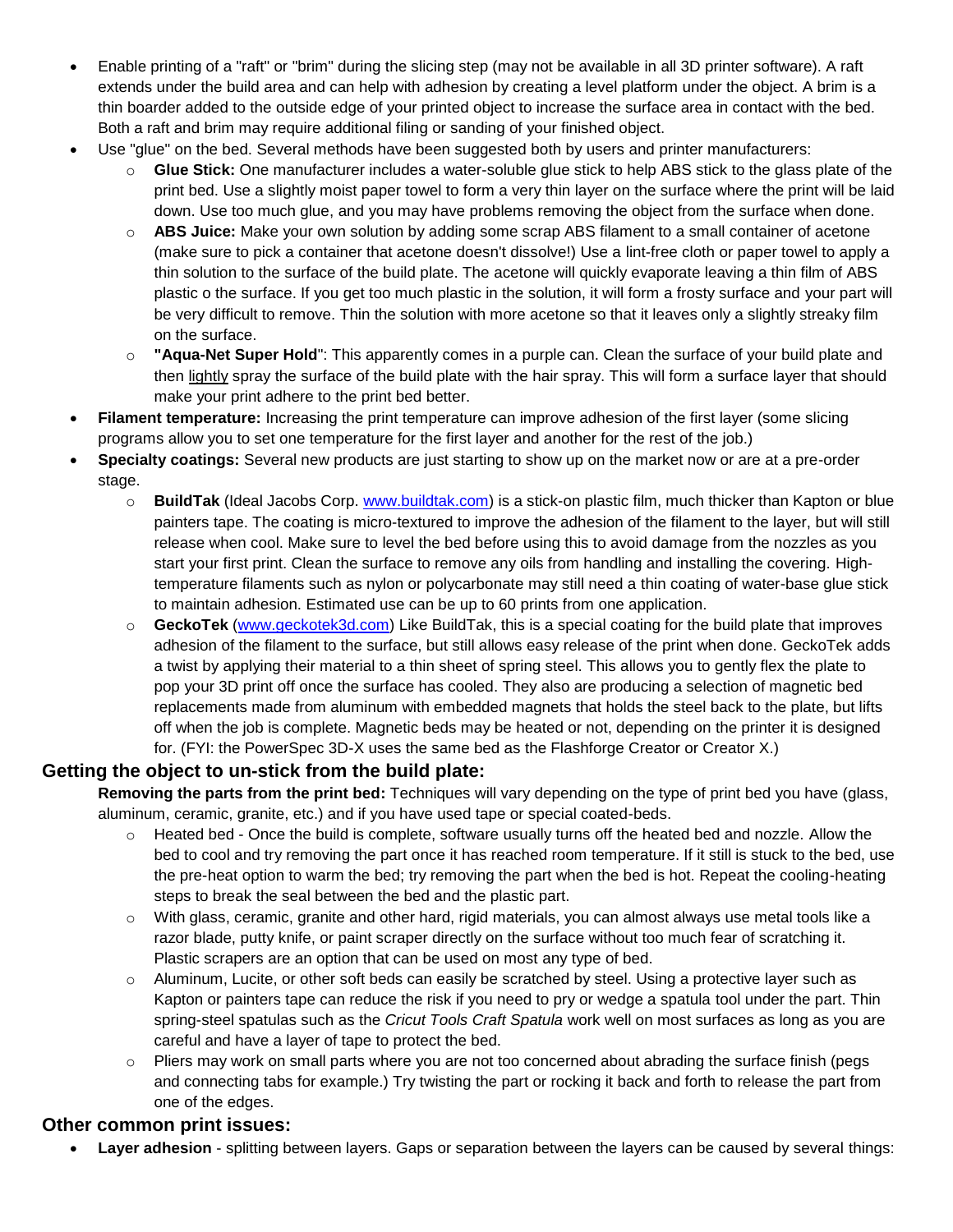- $\circ$  Filament temperature is set too low try increasing the temperature or make several calibration prints at different temperatures to identify the best temperature setting for that specific filament. Remember, different types of filament will have different melting points, and even the same model of printer may have variations in temperature accuracy. Use the recommended temperature range as a starting point, and determine the temperature to use based on your own results.
- $\circ$  Layer thickness is set too high try reducing the layer thickness if you are close to the size of your print nozzle.
- $\circ$  Work environment is cool or drafty try covering the open sides of your printer or otherwise enclosing the print space. Use the heated bed to keep the build area warm.
- o Print speed is too fast. Change the speed while extruding (usually in millimeters/minute) or increase the nozzle temperature to support accelerated travel.
- **Threads and surface burs** both can be caused by "oozing" from the nozzle. This problem is common with multihead printers as the nozzle that is not printing can slowly ooze and leave drops of plastic on the layer as it moves across the print. There are several solutions to reduce or minimize threads and burrs, including:
	- $\circ$  Active cooling add a small fan to blow across the print or towards the filament nozzle. This cools the filament quicker as it leaves the nozzle, reducing or eliminating sagging and threads.
	- o Slicing and printer software settings
		- Retraction settings in the slicing software. This pulls the filament back from the nozzle when not actively using that head, or when changing position to start a new thread.
		- Slicer has options under the Printer Settings to "Wipe while retracting" and to "Lift Z" (raise the nozzle from the current layer before moving.) Under the Print settings is an option to enable "Ooze prevention"
	- $\circ$  Filament temperature if set too high, the filament will continue to melt and leak from the nozzle. Try reducing the temperature and/or do some temperature calibration tests with that spool of filament to identify the best print temperature to use.
	- o Add a "skirt" or try some different printing software. MakerWare automatically adds thin "fences" one either side of the object when using dual extrusion. This helps eliminate burs forming by "wiping" the inactive nozzle on the fence during the print process. Adding a skirt around your object in the slicing software can do the same thing; set the skirt height to the same height of your object. Make sure that you keep the distance from the base far enough away to account for overhangs as the object prints.
	- o Design a skirt If you are developing your own models or modifying them, add a thin-wall object around the main part. Like a skirt or the MakerWare fence, ooze from the nozzle will tend to get wiped off on the outer shell rather than your model.

### **Slice and print settings:**

- Layer height: This is equivalent to the resolution of your print. Choosing a smaller layer height increases the level of detail of your finished print and increases the print time (more thin layers must be printed to equal thicker ones). Layer height is usually specified in 10ths of a millimeter; 0.100 = 100 microns. When choosing a layer height, you are limited to the size of the hole in your printer's nozzle and the precision of the z-axis movement. If you attempt to print a layer thickness greater than the nozzle size, the print will fail (you cannot make a layer 0.5mm thick if the hole is only 0.4mm - there will be a gap between the layers.) Layer height may also impact jamming if the layers are too thin or the filament temperature is set too cool. If you encounter frequent jamming or slipping in the extruder, try increasing layer height (i.e. use layer height or 0.15 or more if jamming occurs at 0.10mm.) The first layer is usually set thicker than the rest to improve the bond to the build plate surface.
- **Infill**: You have the option of making your objects hollow, solid, or anywhere in between. The slicing program can generate a "fill" pattern on the inside based on the percentage of fill you specify. The infill pattern can be rectangular, hexagonal, or some other style, limited by the software options. Infill adds support to make your object more rigid and to provide a solid structure to support any overhangs of the outer shell. Increasing the infill percentage will increase the print time and use more filament to print your object.
- **Support:** 3D printers cannot print in open air; there must be some sort of support structure to build the layer on. Layers can overlap the layer below, usually limited to no more than a 45 degree overhang. If your object has an area that "hangs out" more than this amount, you need some sort of external scaffolding to hold the layer up. Turning support on in the software identifies areas that extend out too far, and adds some sort of support, starting at the build plate and extending up to the layer that needs support.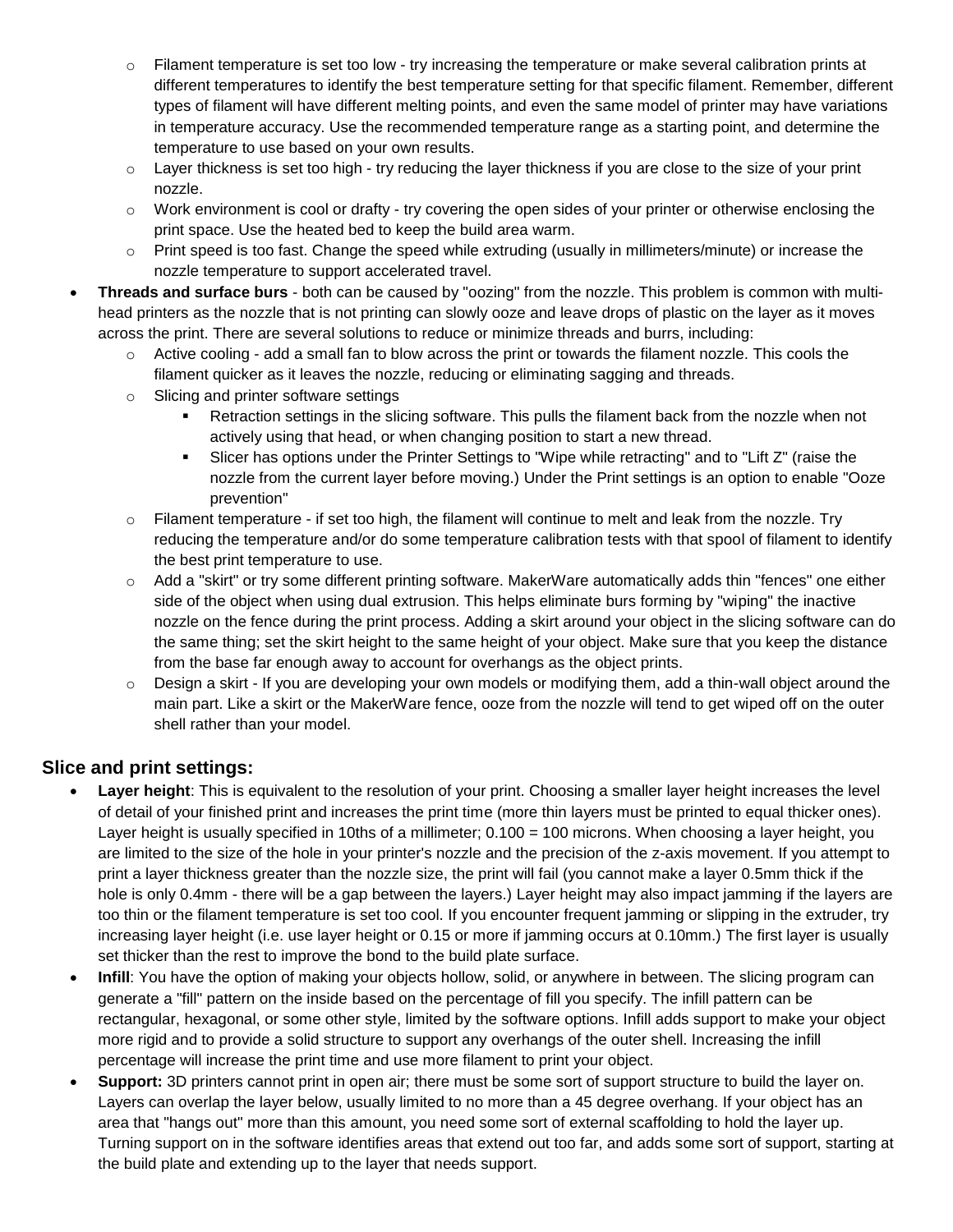- **Orientation:** Most software programs for 3D printing allow you to rotate your object within the build area. Reasons why you may want or need to adjust the orientation of the object include:
	- $\circ$  To place the largest or flattest portion level on the build plate
	- o To minimize or eliminate overhangs
	- o To orient holes or openings perpendicular to the bed

### **Finishing and smoothing:**

- Layer height using a smaller layer height increases the detail level of your finished part and reduces the size of the stepping at the edge of the layers.
- Knives and scrapers can remove threads and burs from the surface
- Sanding & buffing This will take some experimenting, both with different types of abrasive paper and your technique. Plan on hand sanding, as machine sanding, flexible shafts, etc. are likely to generate too much frictional heat that will melt the surface, and embed grit and dirt as a result. Wet sanding will work better, but porosity in the surface can trap the grit and dirt from the process. You can use sanding blocks, popsicle sticks, pencils, etc. as support for the abrasive paper and to conform to the area being sanded. Plan on using a coarse, medium, and fine grit paper to achieve the best results (coarse = 100-220; medium = 320-400; fine: 400-600. To obtain a glossy finish you can use a felt polish pad or muslin polish wheel lightly charged with plastic polish or an extra-fine polish stick (available from hobby/jewelry supply). If using motorized polish wheels, keep the edge of the wheel with the layers separated and loose. Avoid build up of excessive polish compound -- you need very little to polish plastics. Keep the object moving (don't hold it in one place), and very lightly feather the surface with the wheel to avoid generating heat.
- Files Medium to coarse wood files work fine on plastic parts (Fine may work, but will tend to clog faster.) Invest in a "file card" wire brush for cleaning out the teeth of your files. Files are available in all sorts of shapes and sizes. Flat files work well for squaring up edges and corners; use a flat file to smooth both flat and convex (curved) surfaces. Round and half-round files are easier to use on inside curves to smooth or enlarge an opening. Needle files are small versions of the files and available in all shapes sizes and coarseness.
- Heat polishing a small-tip heat gun can be used to carefully melt the surface of your finished print. This works best on larger flat or rounded areas, as edges or small, thin areas will heat faster and deform during the process.
- Chemical finishing If the plastic material is soluble in a solvent, objects may be "polished" by limited exposure to that chemical. Note that many of the solvents for the various plastics have known health hazards and in some cases are extremely flammable! Small details may be lost, as you are dissolving the exposed surface.
	- $\circ$  ABS is soluble in acetone. Objects can be dipped, sprayed, wiped or exposed to acetone fumes to partially dissolve the surface. As the acetone evaporates, the plastic will harden to a smooth shiny finish. Acetone is very flammable; use in well ventilated areas and avoid breathing fumes or prolonged exposure as it can be absorbed through the skin or lungs. See [Wikipedia](http://en.wikipedia.org/wiki/Acetone) for more complete health and exposure references.
	- o HIPS is soluble in limonene (citrus based solvent AKA GooGone) Spray, wipe or dip your object. Limonene is slow to evaporate and can leave the surface sticky until it completely reacts with the plastic or dries. Rinsing or washing the part to remove excess liquid may result in a cloudy, uneven or frosted finish. HIPS can be used similar to PVA (water-soluble) filament as support structure, and removed without harming most other plastics by submerging the object in limonene until all of the exposed HIPS has been dissolved. See [Wikipedia](http://en.wikipedia.org/wiki/Limonene) for more detail on possible health and safety concerns.
	- o PLA is soluble in tetrahydrofuran (THF), an industrial solvent. Polishing can be accomplished in much the same manner as acetone and ABS, by dipping or vapor smoothing. From the [Wikipedia article:](http://en.wikipedia.org/wiki/Tetrahydrofuran) *"THF is considered a relatively nontoxic solvent, with the median lethal dose (LD50) comparable to that for acetone. Reflecting its remarkable solvent properties, it penetrates the skin causing rapid dehydration. THF readily dissolves latex and is typically handled with nitrile or neoprene rubber gloves. It is highly flammable. One danger posed by THF follows from its tendency to form highly-explosive peroxides on storage in air."*